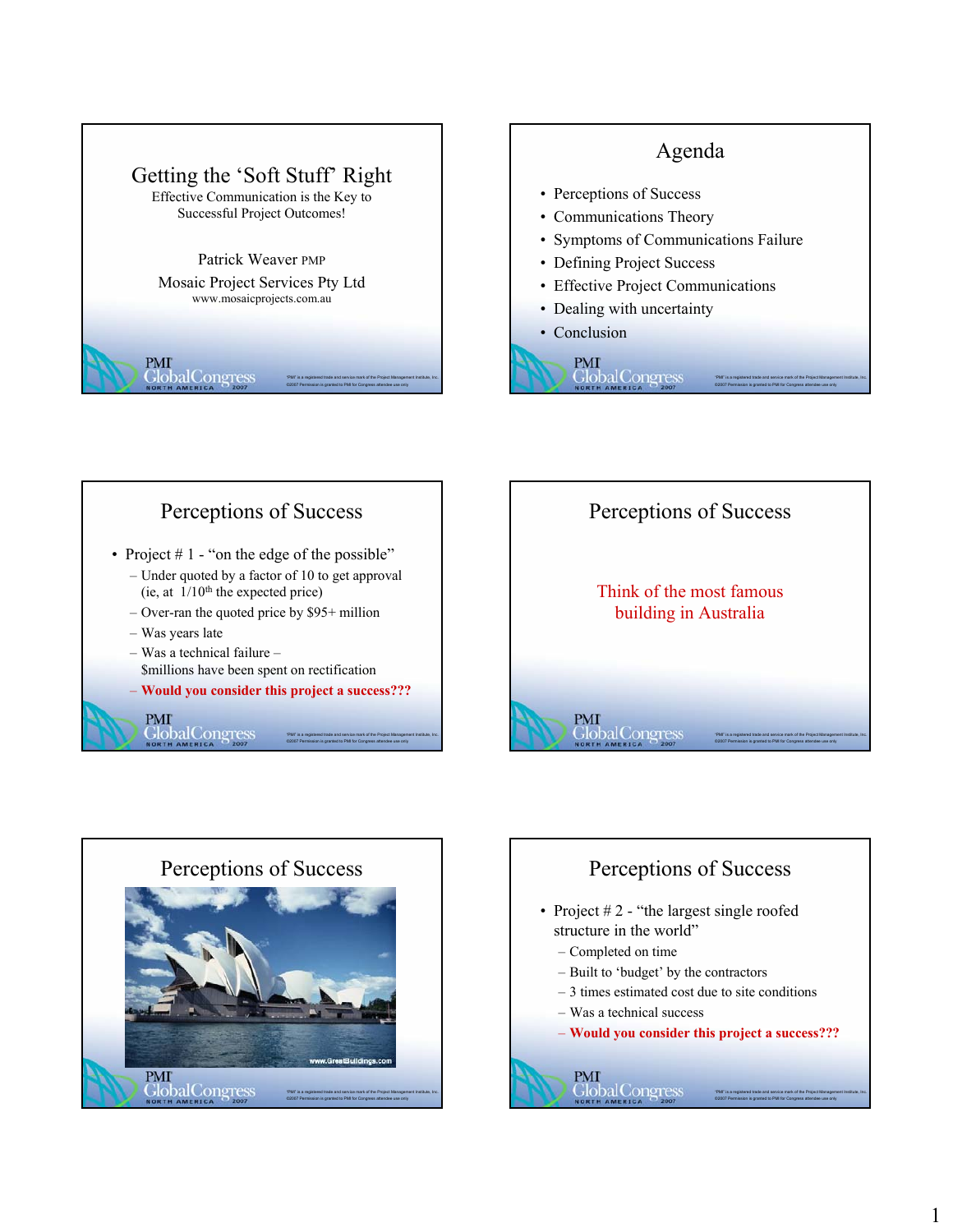



#### Perceptions of Success

"PMI" is a registered trade and service mark of the Project Management Institute, Inc. ©2007 Permission is granted to PMI for Congress attendee use only

- 'Successful' is subjective
- People have different views of success
- The same person can perceive success differently at different times
- However, success and fulfilled 'expectations' are closely aligned
- Is this building a success??

**CODAL**<br>Congress

**PMI** 

# Perceptions of Success PMI

**GlobalCongress** 





"PMI" is a registered trade and service mark of the Project Management Institute, Inc. ©2007 Permission is granted to PMI for Congress attendee use only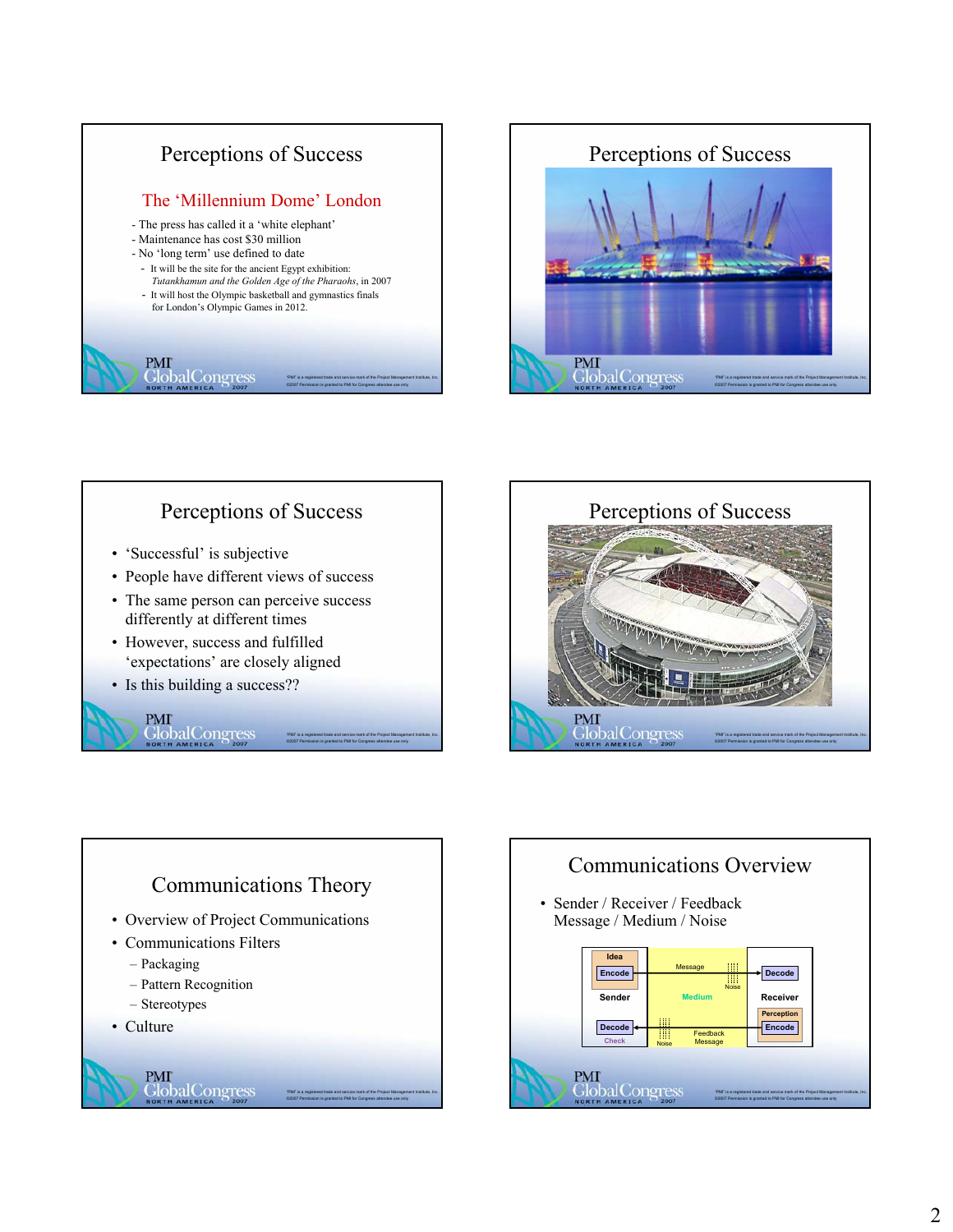







"PMI" is a registered trade and service mark of the Project Management Institute, Inc. ©2007 Permission is granted to PMI for Congress attendee use only

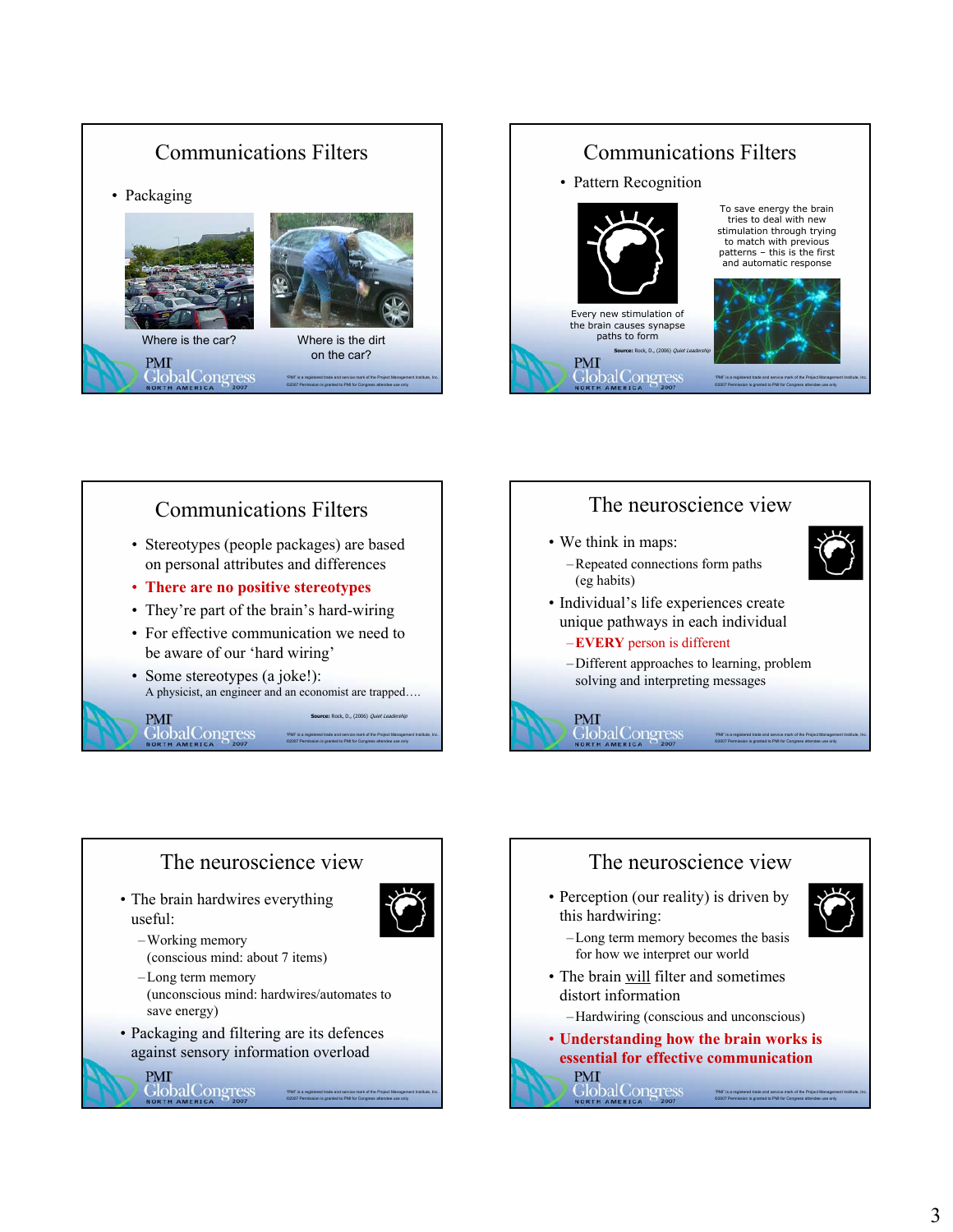





#### **Stakeholders** • Stakeholders are individuals or groups who: • have an interest or • some aspect of rights or ownership in the project, and • can contribute (through knowledge or support), or • can impact, or are impacted by, the project's work or its deliverables. Source: Bourne 2005 **PMI** www.mosaicprojects.com.au/Resources\_Papers.html#SH\_Circle **Global** Congress "PMI" is a registered trade and service mark of the Project Management Institute, Inc.

©2007 Permission is granted to PMI for Congress attendee use only

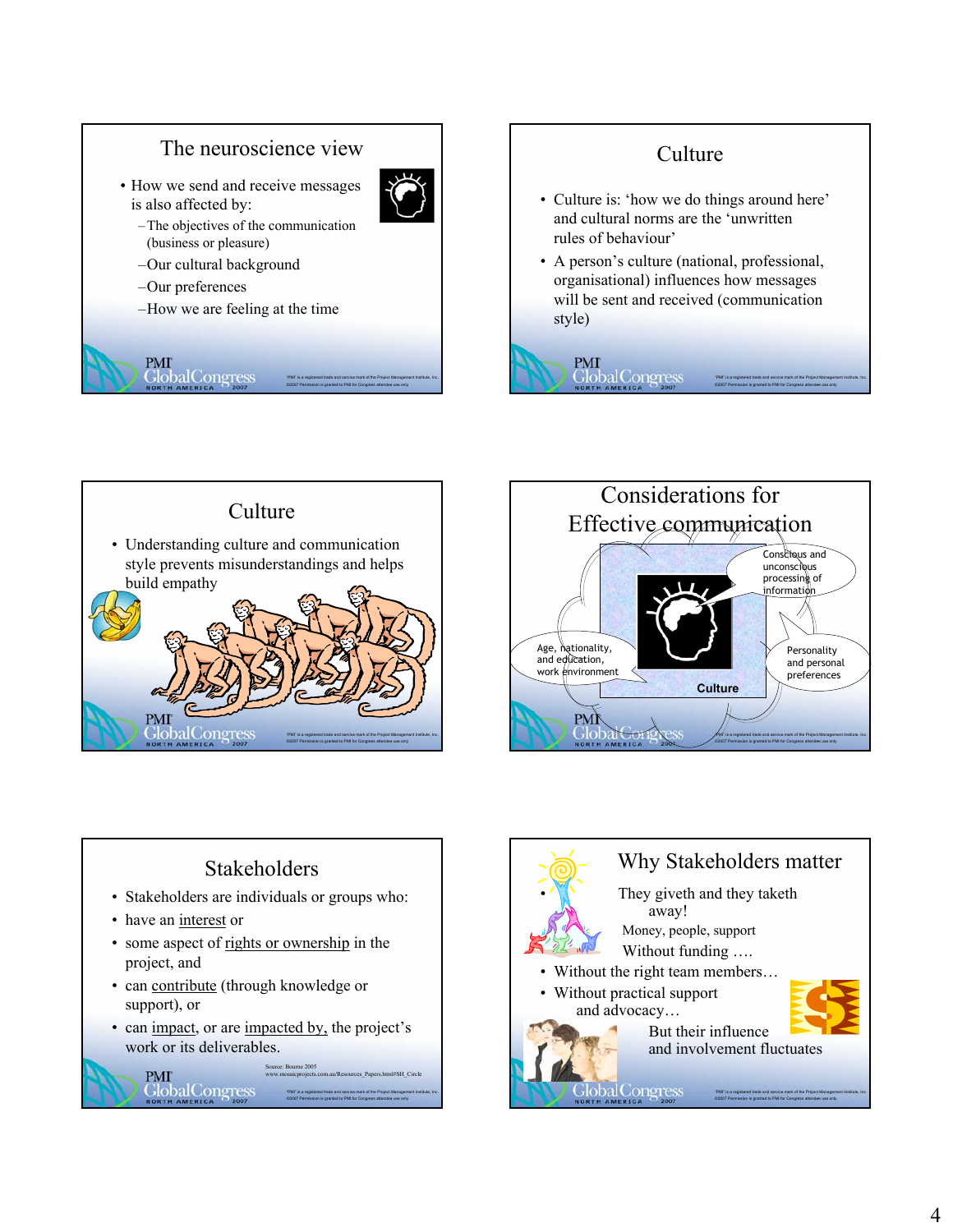









## Defining Successful Projects

"PMI" is a registered trade and service mark of the Project Management Institute, Inc. ©2007 Permission is granted to PMI for Congress attendee use only

- The Three Pillars of Success
- Managing Stakeholder Expectations

# **PMI**<br>Global Congress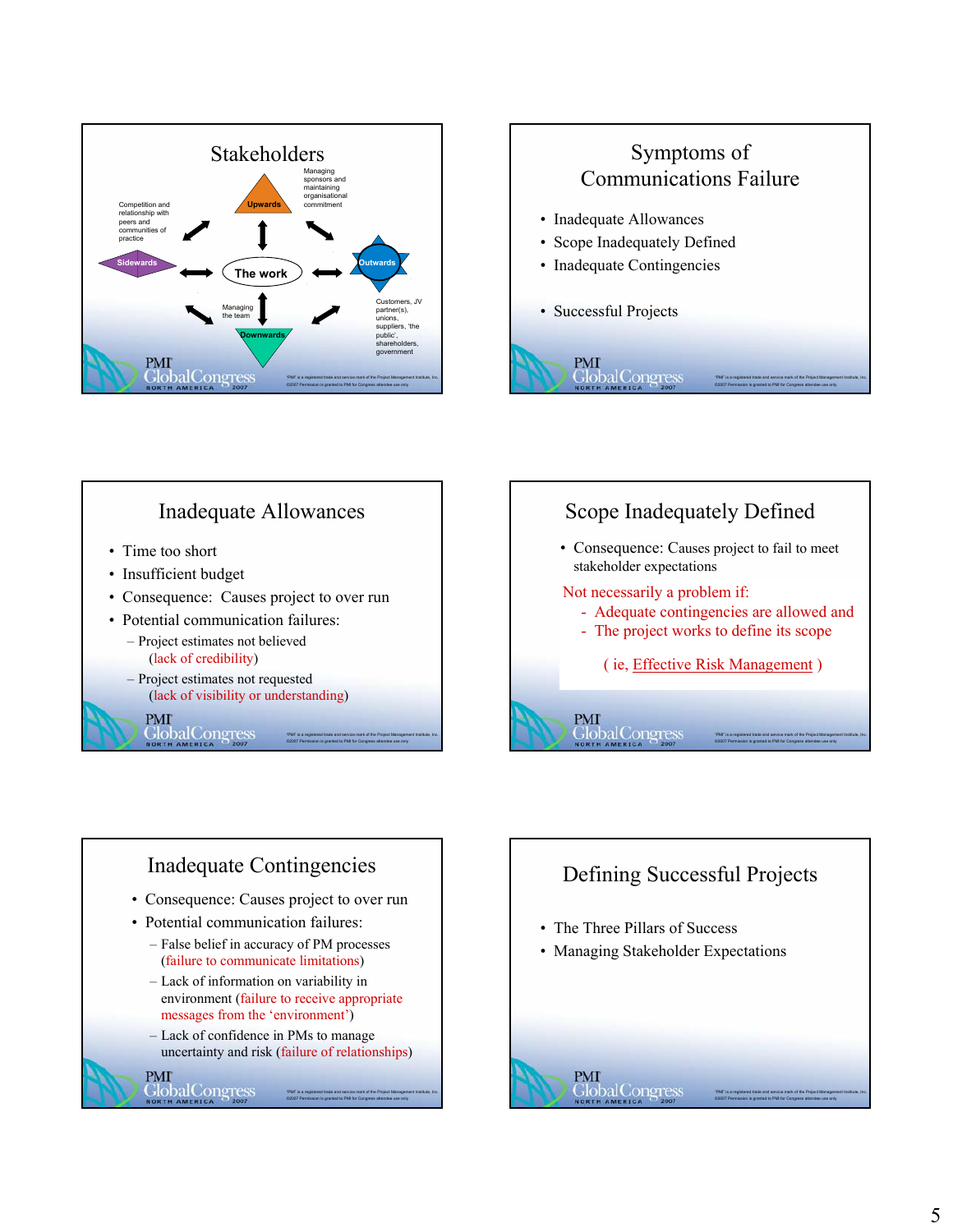









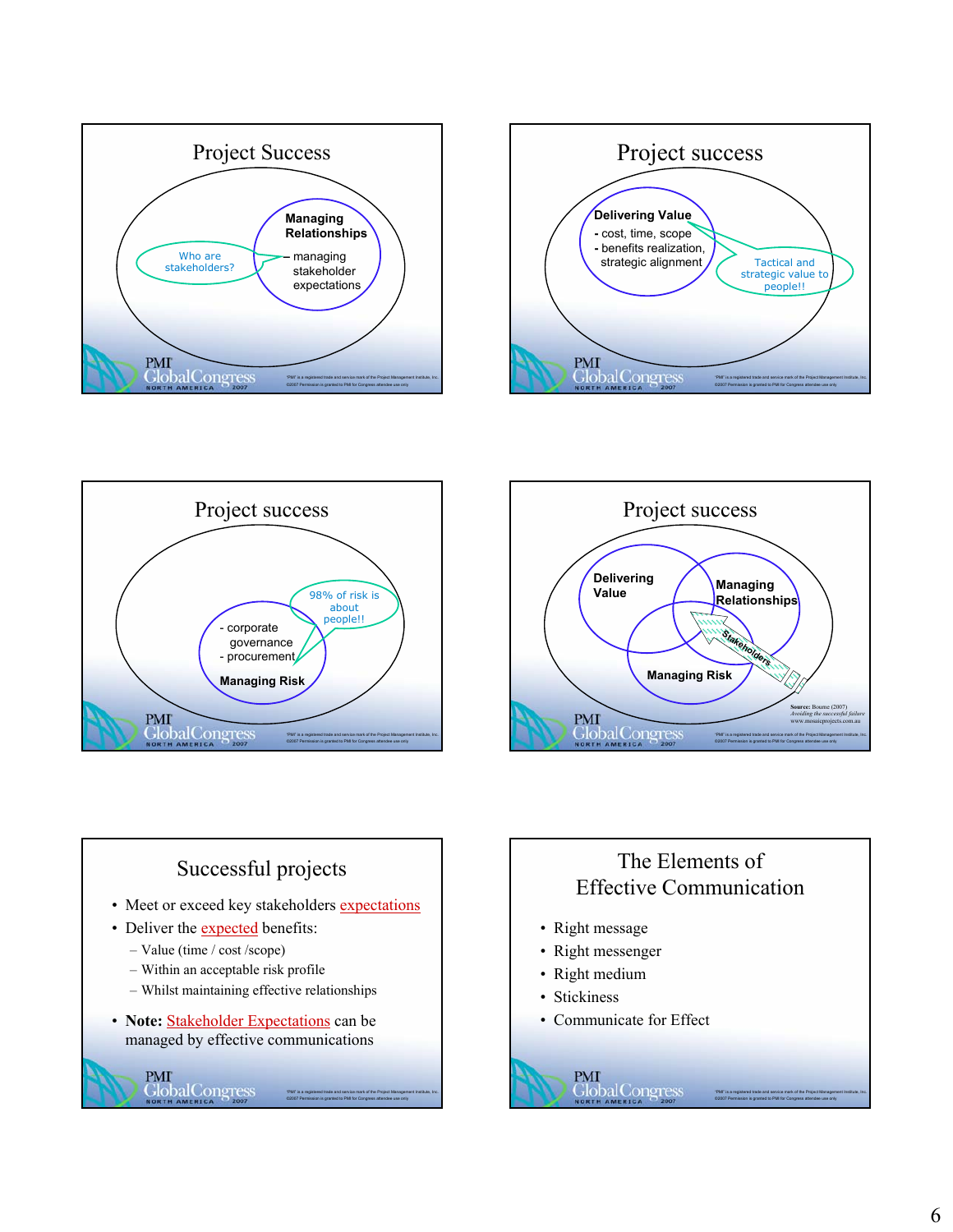## Right message

- Relevance of message
- Accuracy of information
- Timeliness of information
- Clarity of information
- Viewed from the stakeholder's perspective



# Right Messenger • Access to receiver • Credibility • Empathy / Personality Type • Formal or Informal (same person or different?) PMI<br>Global Congres "PMI" is a registered trade and service mark of the Project Management Institute, Inc. ©2007 Permission is granted to PMI for Congress attendee use only





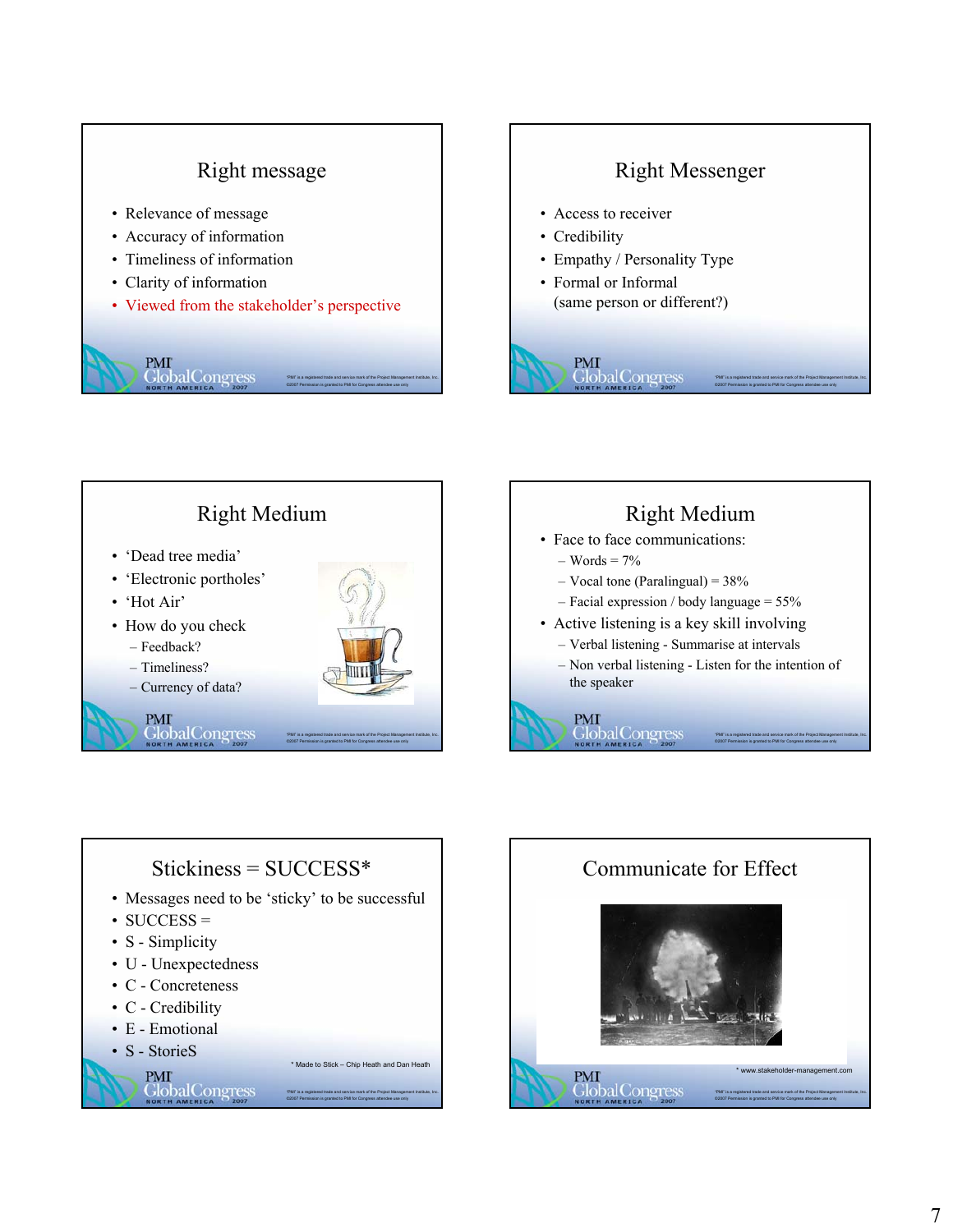





# The Communications Environment

"PMI" is a registered trade and service mark of the Project Management Institute, Inc. ©2007 Permission is granted to PMI for Congress attendee use only

- Networks, Culture and Messages
- The project environment

**Global** Congress

- Influence Mapping
- Creating Change

PMI



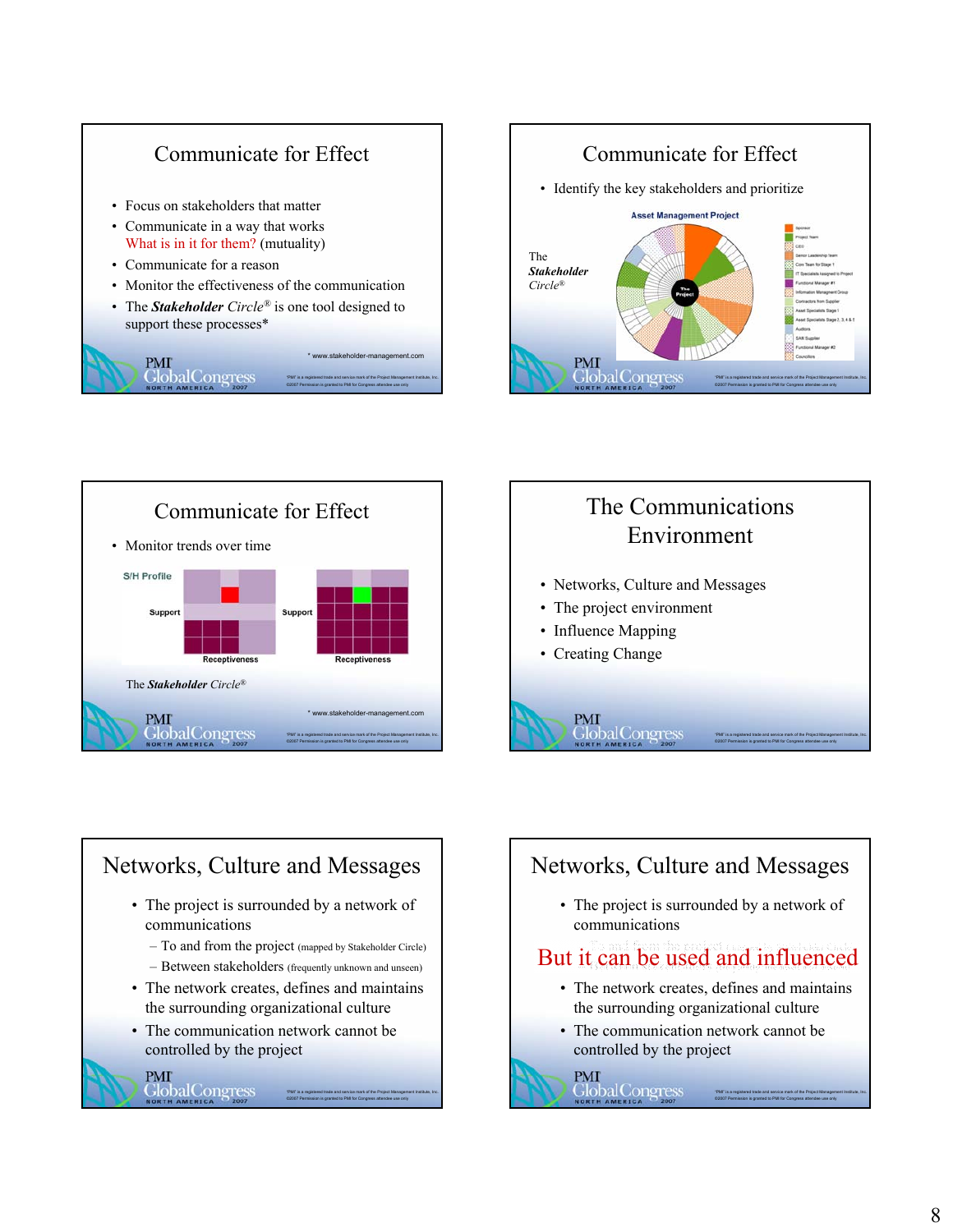





#### PMO - Attributes • A successful PMO requires: – Executive sponsorship – Management buy-in – Clear mandate (Authority and autonomy) – All projects included – Project benefits managed and measured – Formal training on tools and PM

"PMI" is a registered trade and service mark of the Project Management Institute, Inc. ©2007 Permission is granted to PMI for Congress attendee use only

competencies

PMI

**Global** Congress



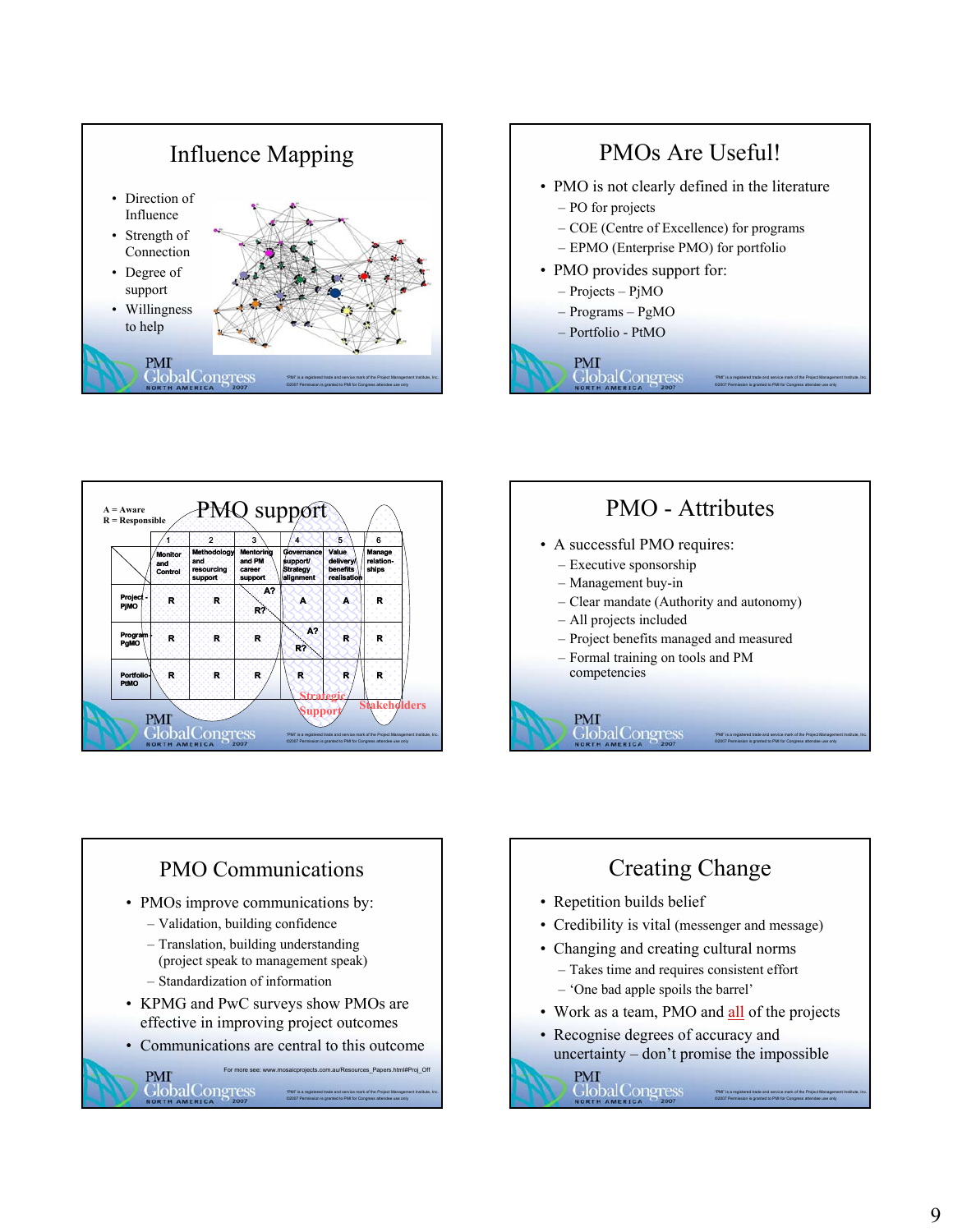# Dealing With Uncertainty

- Estimating Errors (time and cost)
- Dealing with Uncertainty
- Control systems don't control anything



# Estimating Errors

- All project forecasts are wrong!
	- Tasks will be accomplished quicker or slower than planed
	- Tasks will cost more or less than planed, etc
- Entering data into SAP does not change the price paid for goods and services

"PMI" is a registered trade and service mark of the Project Management Institute, Inc. ©2007 Permission is granted to PMI for Congress attendee use only

"PMI" is a registered trade and service mark of the Project Management Institute, Inc. ©2007 Permission is granted to PMI for Congress attendee use only

"PMI" is a registered trade and service mark of the Project Management Institute, Inc. ©2007 Permission is granted to PMI for Congress attendee use only

• Entering data into MS Project does not control the future



# Estimating Errors

• All project forecasts are wrong!

– Tasks will be accomplished quicker or slower But the data does create expectations

– Tasks will cost more or less than planed, etc

• Entering data into SAP does not change the price paid for goods and services

> "PMI" is a registered trade and service mark of the Project Management Institute, Inc. ©2007 Permission is granted to PMI for Congress attendee use only

> "PMI" is a registered trade and service mark of the Project Management Institute, Inc. ©2007 Permission is granted to PMI for Congress attendee use only

• Entering data into MS Project does not control the future

# Dealing With Uncertainty

- Schedules, cost plans, WBS, etc have four primary purposes:
	- To help the project team reach agreement on a planned course of action
	- To help coordinate the work as it proceeds
	- To identify when actual progress deviates from the plan
	- To provide a basis for re-planning and re-organising work as needed

#### **PMI GlobalCongress**

#### Negotiate Bad News

- PMI's Code of Ethics require:
	- Timely

**PMI** 

**GlobalCongress** 

- Honest
- Accurate reporting of the facts

PMI<br>GlobalCongress

- Bad news needs to be negotiated with management not hidden
- Good management need 'bad news' to know where their help is required

## Control Systems Don't

- **Project 'control systems' don't control anything!**
- And neither do managers!

**PMI** 

GlobalCongress

- People control their actions, particularly knowledge workers
- The project environment dictates many 'uncontrollable' variables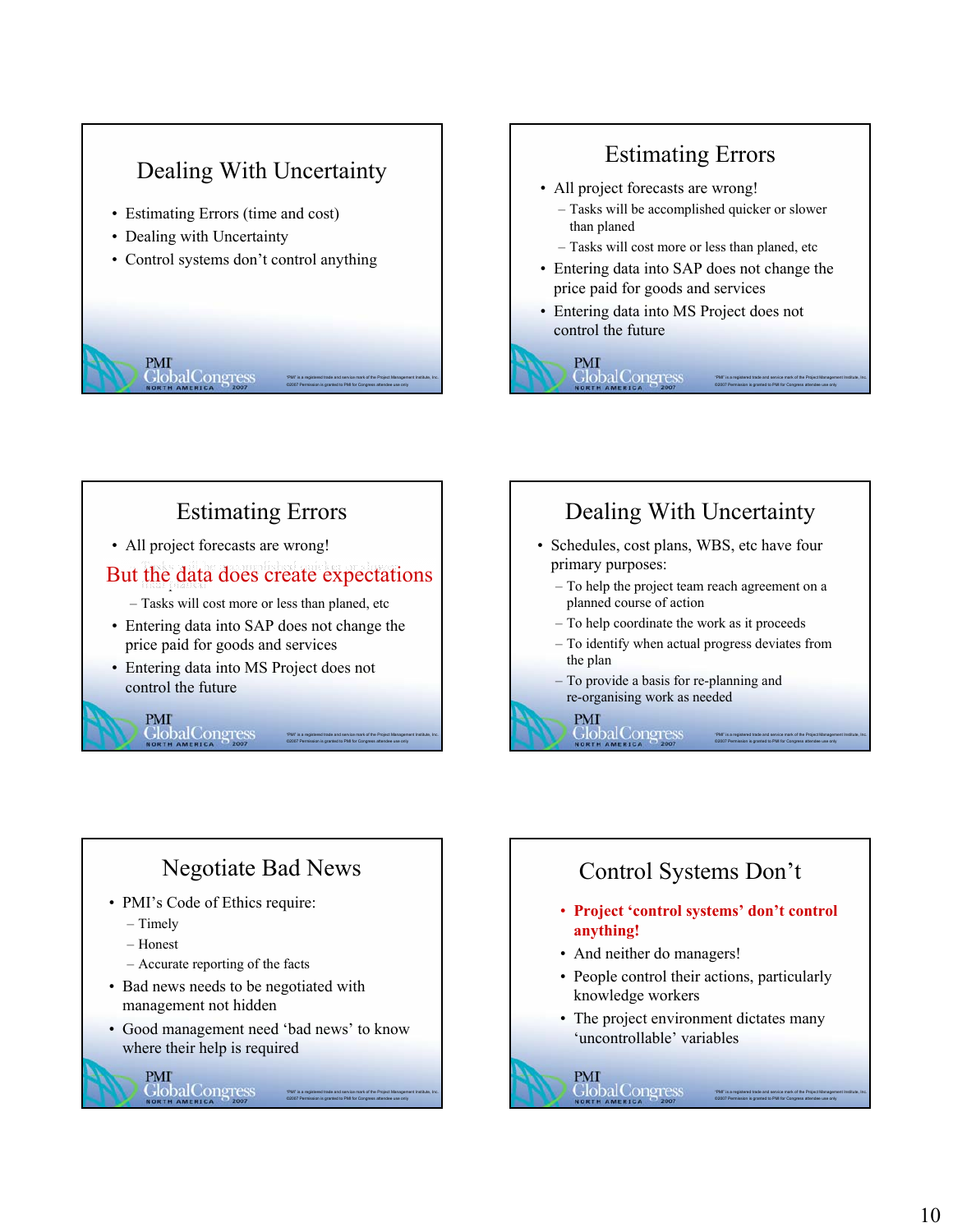# Control Systems Don't

- Good managers lead, motivate and provide direction assisted by their project plans
- The 'project team' uses the plans to coordinate their actions and decisions
- The project plans also provide a tool for estimating the likely levels of uncertainty
- And then measuring the actual degree of variance as it occurs

#### **PMI Global** Congress

**PMI** 

**GlobalCongress** 

## Control Systems Don't

- False attribution of certainty destroys the credibility of the plans when 'reality' arrives
- Whereas managing uncertainty effectively builds credibility

**PMI** 

**Global** Congres

• But this requires the trust of senior managers (ie requires credibility) t of senior<br>edibility)<br>A classic Catch 22

> "PMI" is a registered trade and service mark of the Project Management Institute, Inc. ©2007 Permission is granted to PMI for Congress attendee use only

> "PMI" is a registered trade and service mark of the Project Management Institute, Inc. ©2007 Permission is granted to PMI for Congress attendee use only

#### Control Systems Don't • Acknowledging uncertainty depends on the cultural 'norms' of the network surrounding the project allowing effective risk management to occur

• Particularly allowing the development of realistic contingencies and reserves

> For more on this see: *Risk Management and Complexity Theory - The Human Dimension of Risk* www.mosaicprojects.com.au/Resources\_Papers\_072.html

> > "PMI" is a registered trade and service mark of the Project Management Institute, Inc. ©2007 Permission is granted to PMI for Congress attendee use only

> > "PMI" is a registered trade and service mark of the Project Management Institute, Inc. ©2007 Permission is granted to PMI for Congress attendee use only

# Control Systems Don't

- Immature organisations seek certainty where none exists
- Mature organizations expect to 'manage risk' by calculating reserves and contingencies, etc
- But the actual future remains unpredictable 'wise' organisations also know to expect the unexpected

For more on this see: *Risk Management and Complexity Theory - The Human Dimension of Risk* www.mosaicprojects.com.au/Resources\_Papers\_072.html **PMI** 

GlobalCongres

#### Conclusions • Successful projects are deemed to be successful by their key stakeholders • Success = meeting or exceeding expectations • Stakeholder expectations can be adjusted/ managed by effective communications **PMI**<br>GlobalCongress "PMI" is a registered trade and service mark of the Project Management Institute, Inc. ©2007 Permission is granted to PMI for Congress attendee use only